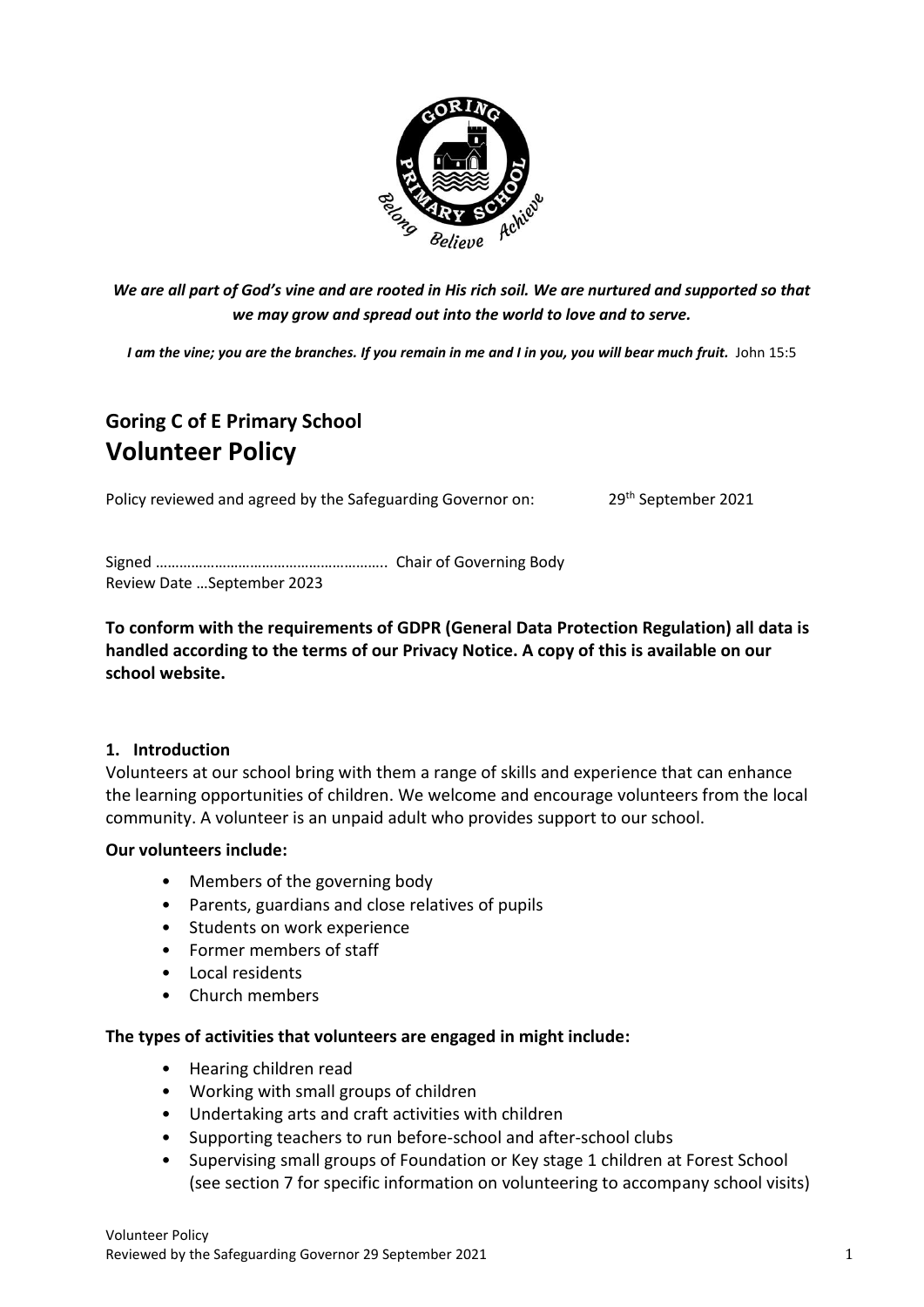- Running lunchtime clubs
- Working with children on the computer (see Appendix 1 for the Volunteer Acceptable Users Policy)
- Accompanying school visits (see section 7 for specific information on volunteering to accompany school visits)

### **2. Becoming a volunteer**

Goring Primary School regularly requests volunteers to assist with routine or one-off events within the school. Information on such events and volunteering opportunities will usually be issued via ParentMail and regular newsletters. In addition, anyone wishing to become a volunteer, either for a one-off event, or on a more regular basis, should approach their child's class teacher, the head teacher, or the school office.

Before starting to help in school, all volunteers should be directed to, and have read, a copy of the Volunteer Policy and the school's Safeguarding and Child Protection policy (section 4).

Before starting to help in school, and to ensure the safety of our pupils at all times, most volunteers will be required to compete a DBS check which will be initiated via the school administrator. The number of this certificate will be recorded. This requirement applies, at the discretion of the head teacher/deputy head teacher, to all regular volunteers and to all those who may be working in a 1:1 situation with a child, not necessarily under the direct supervision of a member of staff. It is advisable that all volunteers undertake safeguarding training which will be delivered by the head teacher.

### **3. Confidentiality**

Volunteers in school are bound by our Confidentiality Policy (see the Policies page on the school website). All staff members, voluntary helpers and visitors should be aware that information relating to individual children or members of staff is totally confidential. Whilst in school volunteers may hear conversations which are of a confidential nature. These cover aspects such as children's academic progress, behaviour, or home circumstances. All information relating to individual children and staff is totally confidential and volunteers must respect this.

### **4. Safeguarding and Child Protection**

All volunteers must read and adhere to the school's Safeguarding and Child Protection Policy (see the Policies section on the school website or request a copy from the office). Any concerns that volunteers have about the children they work with/come into contact with should be shared with the class teacher and NOT with the parents of the child or any persons outside school. These comments, particularly if taken out of context, can cause distress to the parents of the child if not heard directly from the school. A situation may arise in school, where the duty to the child is greater than that to the parent. If a child discloses something, this information should be shared promptly with the child's teacher or head teacher.

Volunteers who are concerned about anything another adult in the school does or says should raise the matter with the head teacher.

### **5. Supervision**

All volunteers work under the supervision of the class teacher to which they are assigned, or under the supervision of the deputy head teacher or head teacher. Although teachers retain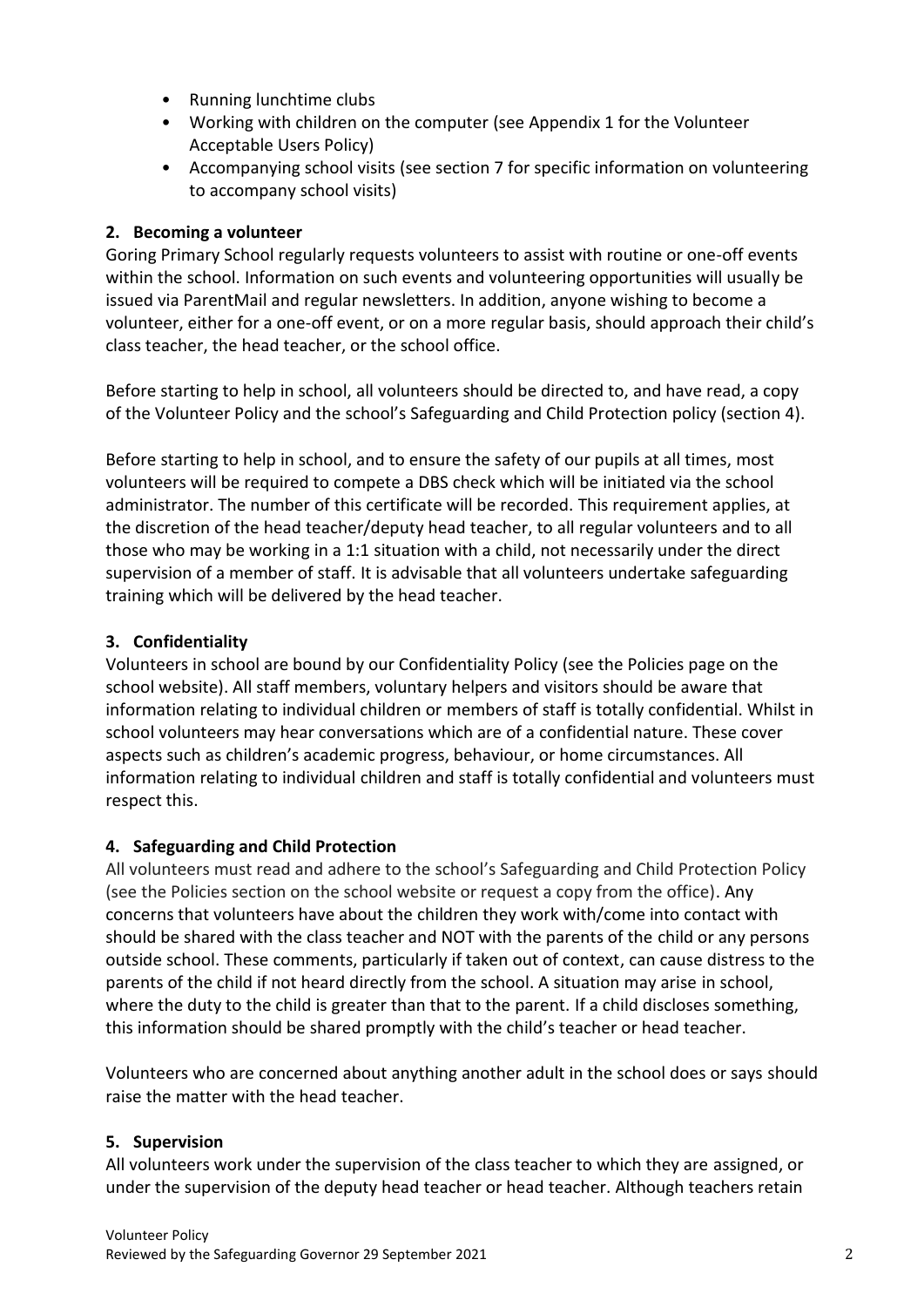responsibility for children at all times, this does not require volunteers to be in their direct supervision at all times. Volunteers should feel confident to carry out the task they have been assigned and should seek further advice/guidance from the teacher in the event of a query or problem regarding a child's behaviour or understanding of a task.

### **6. Health and Safety**

The school has a Health and Safety Policy (see the Policies page on the school website). Class teachers should ensure that volunteers are clear about emergency procedures (e.g. fire evacuation) and about any safety aspects associated with a particular task (e.g. using cookery equipment). If a volunteer attends a school visit, their emergency contact details will be requested. Volunteers need to exercise due care and attention and report any obvious hazards or concerns to the class teacher or head teacher.

# **7. Volunteering for School Visits**

School visits are an integral part of learning at our school and afford many children opportunities which are outside their usual experiences. We are pleased that so many people come forward as volunteer helpers and they have an important role to play. However, due to their nature, being of longer duration and often taking place off the school site, the following guidelines are particularly relevant to volunteers accompanying school visits and should be followed at all times to ensure the success and safety of such visits.

# **Role of the volunteer helper**

- to be responsible and look after, in equal measure, all of the children in your group
- to stay with your allocated group of children, ensuring that their well-being and safety is maintained for the total duration of the school trip
- to promote polite, respectful and courteous behaviour towards each other and members of the general public. We all go as ambassadors of our school!
- to ensure that your group keep up with the body of the school visit party, be it walking, entering or exiting from transportation or following speakers for the trip
- to contact your child's class teacher/member of staff immediately if there are issues with first aid, safety and/or behaviour

# **Working alongside school staff**

School staff expect volunteer helpers to:

- comply with all of the above whilst being under the direct line management of school staff
- show a commitment to their group, an interest in the focus of the visit and assist children in their learning by helping them to read signs/labels/information, asking questions that encourage children to think about the task and help to explain areas of interest
- follow guidance from the school staff

# **What is not permitted**

- Volunteer helpers are not allowed to bring additional siblings on the school trip.
- Volunteer helpers are not allowed to reorganise school visit groups.
- Volunteer helpers are not allowed to smoke, drink alcohol or engage in any illegal practices.
- Volunteer helpers are not permitted to take photographs or videos of children.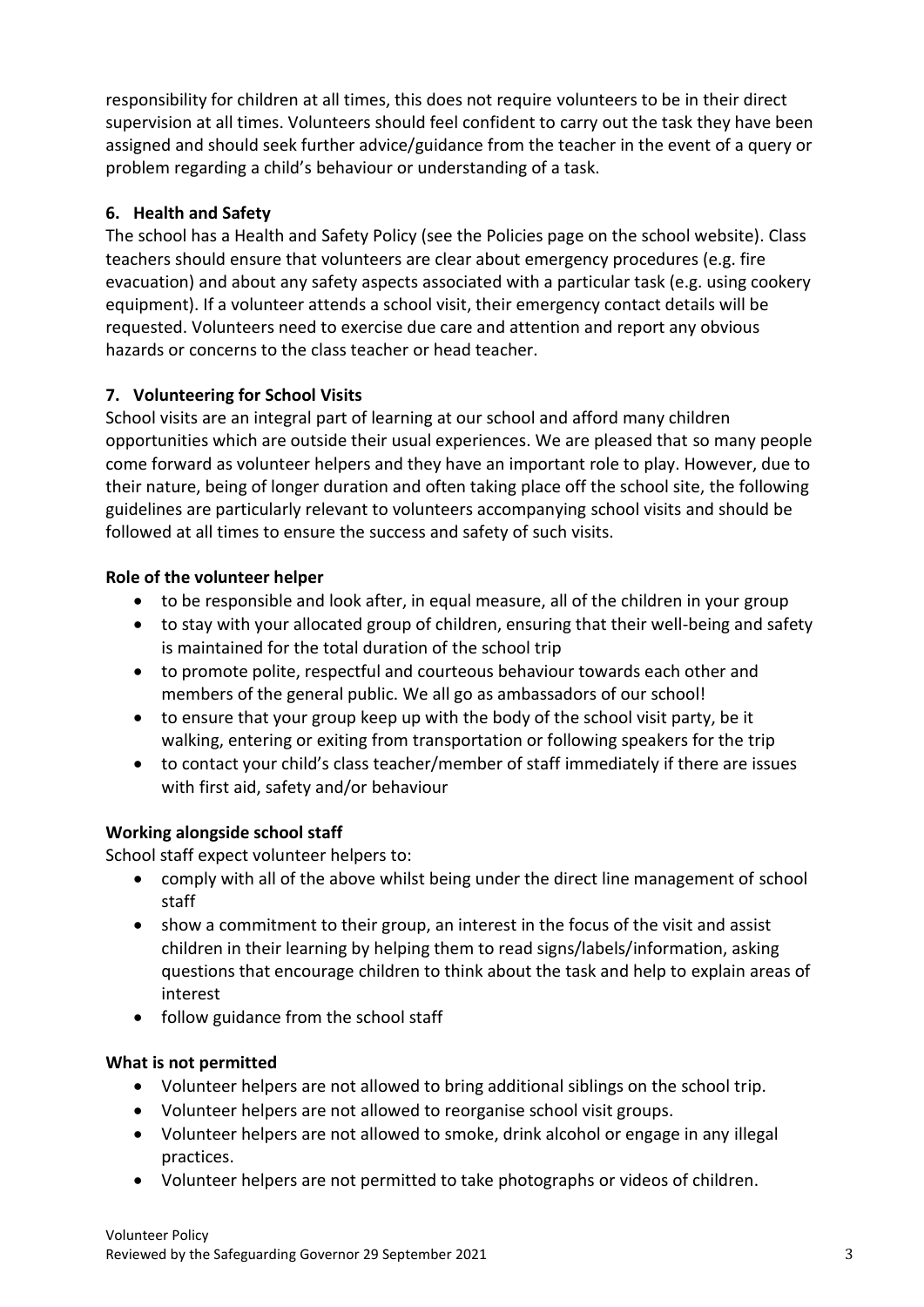- Volunteer helpers are not allowed to give/buy their group treats e.g. ice‐creams, biscuits, sweets – before, during or after the school trip.
- Volunteers are not allowed to touch or reprimand children but should speak to a school staff member if there are any difficulties.
- **Volunteer helpers are not allowed to contact the parents of children who are on the trip unless requested to do so by the teacher in charge.**

### **First Aid**

For each class on the school visit, there will be at least one qualified first aider. You will be informed if any child in your group has medication/needs. If medicine needs to be administered, this will be done by a member of staff. Under no circumstances will a volunteer be asked to administer medication of any kind. All other medicines and first aid box(es) will be carried by staff.

### **Emergencies**

You are expected to inform a member of staff as soon as possible.

If you have become separated from the rest of the school party, please telephone one of the members of staff on your contact list or telephone the school.

### **8. Complaints Procedure**

Any complaints made about a volunteer or by a volunteer will be referred to the head teacher for investigation. The school has the right to take the following actions:

- Speak with the volunteer about behaviour not in line with the Volunteer Policy
- Offer an alternative placement for a volunteer
- Inform the volunteer that they are no longer required to help in school

### **9. Review**

This policy will be reviewed every two years or in the light of new guidance from either the Department for Education or the Local Authority.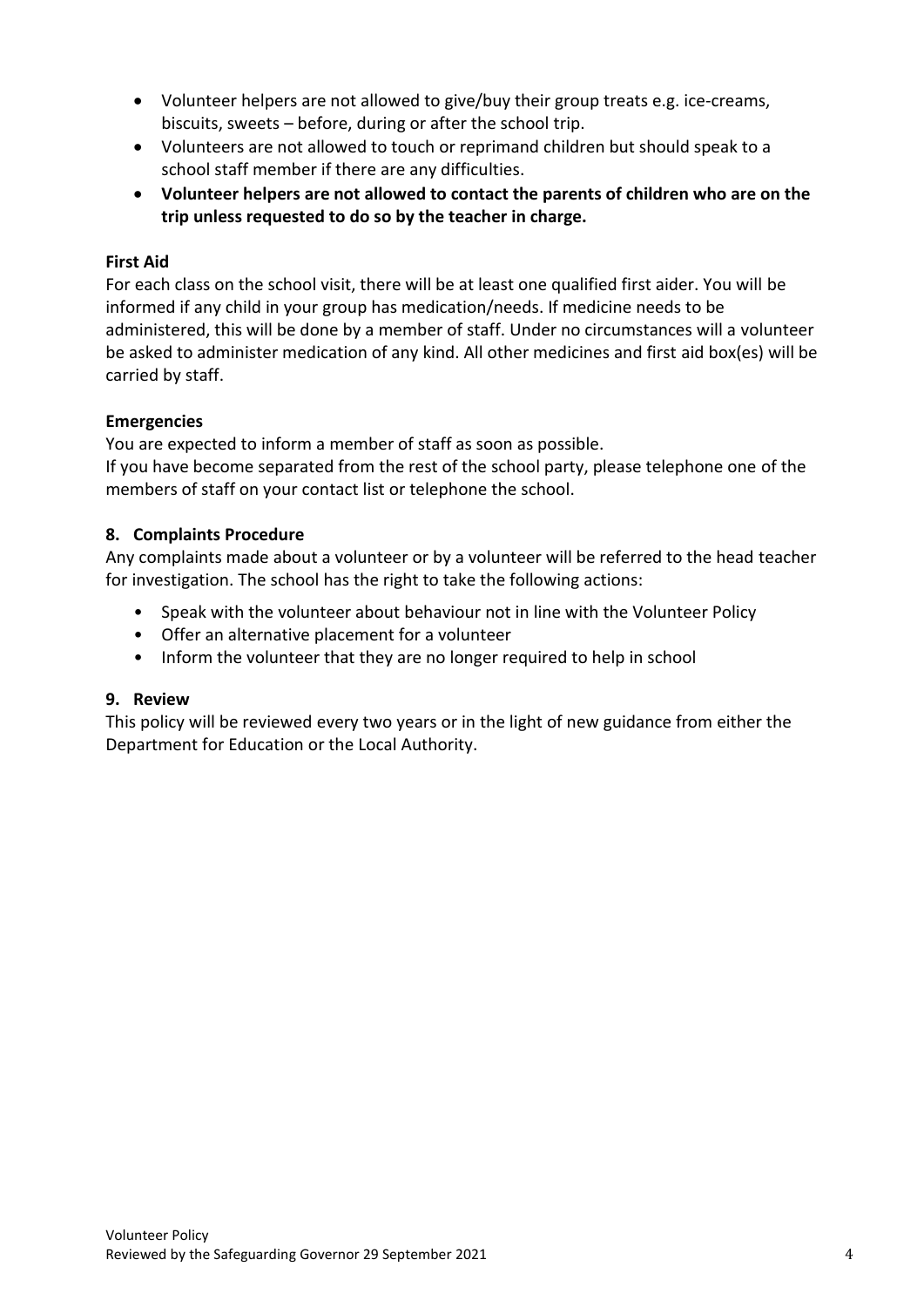





# **Goring C of E Primary School Volunteer Policy**

### **APPENDIX 4 VOLUNTEER ACCEPTABLE USE POLICY AGREEMENT**

#### **School Policy**

New technologies have become integral to the lives of children and young people in today's society, both within schools and in their lives outside school. The internet and other digital information and communications technologies are powerful tools, which open up new opportunities for everyone. These technologies can stimulate discussion, promote creativity and encourage awareness of context to promote effective learning. They also bring opportunities for volunteers to be more creative and productive in their work. All users should have an entitlement to safe access to the internet and digital technologies at all times.

This Acceptable Use Policy is intended to ensure:

- Volunteers will be responsible users and stay safe while using the internet and other communications technologies for educational, personal and recreational use.
- That school systems and users are protected from accidental or deliberate misuse that could put the security of the systems and users at risk.
- That volunteers, are protected from potential risk in their use of technology in their everyday work.

Goring C of E Primary School will try to ensure that volunteers have good access to digital technology to enhance their work, to enhance learning opportunities for pupils' learning, and in return, expect volunteers to agree to be responsible users.

#### **Acceptable Use Policy Agreement**

I understand that I must use school systems in a responsible way, to ensure that there is no risk to my safety or to the safety and security of the systems and other users. I recognise the value of the use of digital technology for enhancing learning and will ensure that pupils receive opportunities to gain from the use of digital technology. I will, where possible, educate the young people in my care in the safe use of digital technology and embed online safety in my work with young people.

For my professional and personal safety:

- I understand that the school will monitor my use of the school digital technology and communications systems.
- I understand that the rules set out in this agreement also apply to use of these technologies (e.g., laptops, email, VLE (virtual learning environment), etc) out of school, and to the transfer of personal data (digital or paper based) out of school.
- I understand that the school digital technology systems are primarily intended for educational use and that I will only use the systems for personal or recreational use within the policies and rules set down by the school.
- I will not disclose my username or password to anyone else, nor will I try to use any other person's username and password. I understand that I should not write down or store a password where it is possible that someone may steal it.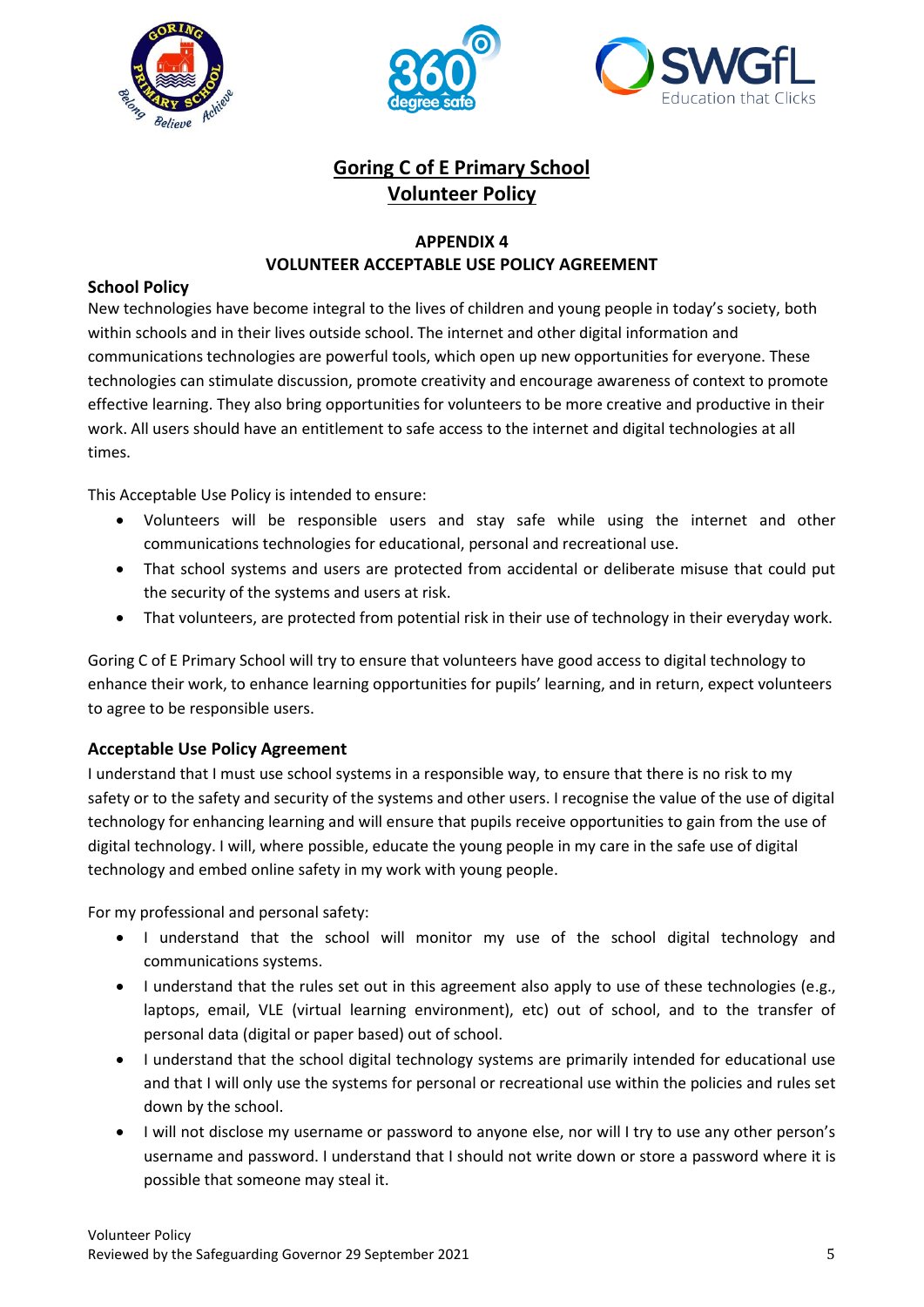





• I will immediately report any illegal, inappropriate or harmful material or incident I become aware of to the appropriate person.

I will be professional in my communications and actions when using school ICT systems:

- I will not access, copy, remove or otherwise alter any other users' files, without their express permission.
- I will communicate with others in a professional manner; I will not use aggressive or inappropriate language and I appreciate that others may have different opinions.
- I will ensure that when I take and / or publish images of others I will do so with their permission and in accordance with the school's policy on the use of digital / video images. I will not use my personal equipment to record these images unless I have permission to do so. Where these images are published (eg, on the school website / VLE) it will not be possible to identify by name, or other personal information, those who are featured.
- I will only use social networking sites in school in accordance with the school's policies.
- I will only communicate with pupils and parents / carers using official school systems. Any such communication will be professional in tone and manner.
- I will not engage in any online activity that may compromise my professional responsibilities.

The school and the local authority have the responsibility to provide safe and secure access to technologies and ensure the smooth running of the school:

- When I use my mobile devices (laptops / tablets / mobile phones / USB devices, etc) in school, I will follow the rules set out in this agreement, in the same way as if I was using school equipment. I will also follow any additional rules set by the school about such use. I will ensure that any such devices are protected by up-to-date anti-virus software and are free from viruses.
- I will not use personal email addresses on the school ICT systems.
- I will not open any hyperlinks in emails or any attachments to emails, unless the source is known and trusted, or if I have any concerns about the validity of the email (due to the risk of the attachment containing viruses or other harmful programmes).
- I will ensure that my data is regularly backed up, in accordance with relevant school policies.
- I will not try to upload, download or access any materials which are illegal (child sexual abuse images, criminally racist material, adult pornography covered by the Obscene Publications Act) or inappropriate or may cause harm or distress to others. I will not try to use any programmes or software that might allow me to bypass the filtering / security systems in place to prevent access to such materials.
- I will not try (unless I have permission) to make large downloads or uploads that might take up internet capacity and prevent other users from being able to carry out their work.
- I will not install or attempt to install programmes of any type on a machine, or store programmes on a computer, nor will I try to alter computer settings, unless this is allowed in school policies.
- I will not disable or cause any damage to school equipment, or the equipment belonging to others.
- I will only transport, hold, disclose or share personal information about myself or others, as outlined in the school policy. Where digital personal data is transferred outside the secure local network, it must be encrypted. Paper-based Protected and Restricted data must be held in lockable storage.